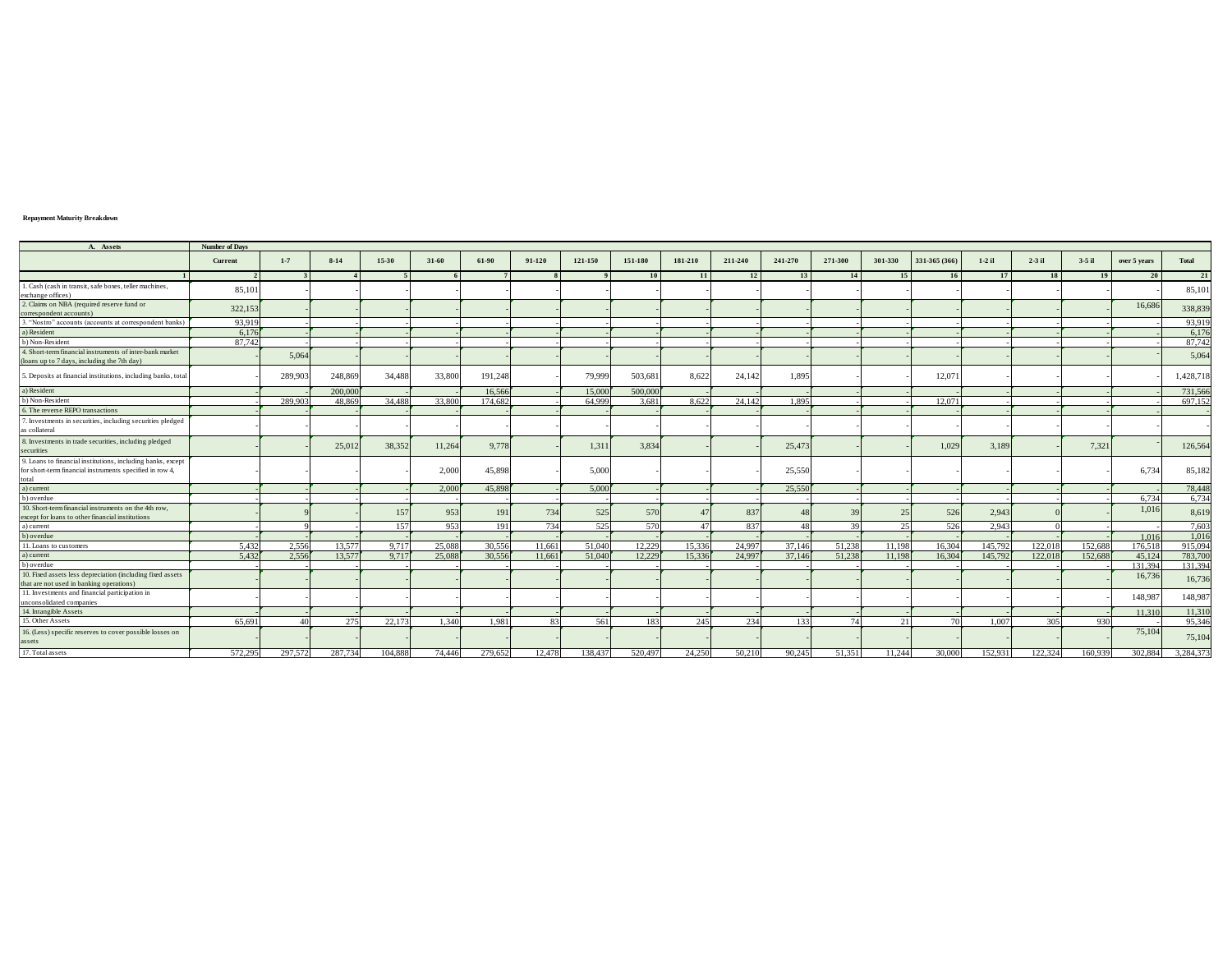## Repayment Maturity Breakdown (continued)

| <b>B.</b> Liabilities and Equity                                                                                                                       | <b>Number of Days</b> |         |          |        |        |         |         |         |         |           |         |         |         |                  |               |              |          |          |               |           |
|--------------------------------------------------------------------------------------------------------------------------------------------------------|-----------------------|---------|----------|--------|--------|---------|---------|---------|---------|-----------|---------|---------|---------|------------------|---------------|--------------|----------|----------|---------------|-----------|
|                                                                                                                                                        | Current               | $1 - 7$ | $8 - 14$ | 15-30  | 31-60  | 61-90   | 91-120  | 121-150 | 151-180 | 181-210   | 211-240 | 241-270 | 271-300 | 301-330          | 331-365 (366) | $1-2$ il     | $2-3$ il | $3-5$ il | 5 ildən artıq | Cami      |
|                                                                                                                                                        |                       |         |          |        |        |         |         |         | 10      | <b>11</b> | 12      | 13      | 14      | 15 <sup>15</sup> | 16            | $\mathbf{r}$ | 18       | 19       | 20            | 21        |
| 1. Deposits of clients, except for deposits of banks and<br>other financial institutions                                                               | 1.079.828             | 2.103   | 86,386   | 11,07  | 26,467 | 71.685  | 16,281  | 37,751  | 503.213 | 54,044    | 3.661   | 37,858  | 6,442   | 72.628           | 7.657         | 254,757      | 80,570   | 108,926  |               | 2,461,333 |
| a) deposits of individuals                                                                                                                             | 202.835               |         |          |        |        |         |         |         |         |           |         |         |         |                  |               |              |          |          |               | 202,835   |
| b) demand deposits of legal entities (the current<br>(including current accounts of non-bank financial<br>institutions), and including check accounts) | 864,947               |         |          |        |        |         |         |         |         |           |         |         |         |                  |               |              |          |          |               | 864,947   |
| c) deposits of individuals with unexpired payback term                                                                                                 |                       | 2.103   | 1.332    | 4,137  | 2,397  | 7.067   | 5.659   | 6.205   | 2.513   | 1,344     | 1,861   | 1.908   | 6.442   | 71.593           | 7.657         | 13.233       | 80,570   | 9,289    |               | 225,309   |
| d) deposits of legal entities with unexpired payback term                                                                                              | 12,047                |         | 85,054   | 6,940  | 24,071 | 64,618  | 10,622  | 31,546  | 500,700 | 52,700    | 1,800   | 35,950  |         | 1.035            |               | 241,524      |          | 99,637   |               | 1,168,243 |
| e) term deposits of individuals with expired payback                                                                                                   |                       |         |          |        |        |         |         |         |         |           |         |         |         |                  |               |              |          |          |               |           |
| f) term deposits of legal entities with expired payback                                                                                                |                       |         |          |        |        |         |         |         |         |           |         |         |         |                  |               |              |          |          |               |           |
| 2. Loans of the NBA                                                                                                                                    |                       |         |          |        | 20.007 |         |         |         |         |           | 3.000   |         |         |                  |               |              |          |          |               | 23,007    |
| 3. "Loro" accounts (correspondent accounts of banks)                                                                                                   | 5,248                 |         |          |        |        |         |         |         |         |           |         |         |         |                  |               |              |          |          |               | 5,248     |
| a) Resident                                                                                                                                            | 5.174                 |         |          |        |        |         |         |         |         |           |         |         |         |                  |               |              |          |          |               | 5,174     |
| b) Non-Resident                                                                                                                                        | 74                    |         |          |        |        |         |         |         |         |           |         |         |         |                  |               |              |          |          |               | 74        |
| 4. REPO operations                                                                                                                                     |                       |         |          |        |        |         |         |         |         |           |         |         |         |                  |               |              |          |          |               |           |
| 5. Short-term financial instruments of inter-bank market<br>(loans up to 7 days, including the 7th day)                                                |                       |         |          |        |        |         |         |         |         |           |         |         |         |                  |               |              |          |          |               |           |
| 6. Deposits of banks and financial institutions                                                                                                        |                       |         |          | 16,086 | 1.000  | 18.582  | 3,125   | 34,474  |         |           |         |         |         | 70,610           | 2,000         | 2.000        |          | 4.057    |               | 151,933   |
| a) Resident                                                                                                                                            |                       |         |          | 16.086 | 1.000  | 18.582  | 3.125   | 20,314  |         |           |         |         |         | 70.610           | 2.000         | 2.000        |          | 4.057    |               | 137,773   |
| b) Non-Resident                                                                                                                                        |                       |         |          |        |        |         |         | 14,160  |         |           |         |         |         |                  |               |              |          |          |               | 14,160    |
| 7. Loans borrowed from banks (for a period of more than<br>days)                                                                                       |                       |         |          |        |        |         |         |         |         |           |         | 531     |         |                  |               |              | 13,795   | 33,219   |               | 47.545    |
| a) Resident                                                                                                                                            |                       |         |          |        |        |         |         |         |         |           |         |         |         |                  |               |              |          |          |               |           |
| b) Non-Resident                                                                                                                                        |                       |         |          |        |        |         |         |         |         |           |         | 531     |         |                  |               |              | 13,795   | 33.219   |               | 47.545    |
| 8. Loans borrowed from other financial institutions.<br>including international organizations                                                          |                       |         |          | 252    | 806    | 706     | 694     | 694     | 694     | 698       | 583     | 696     | 669     | 609              | 757           | 8.350        | 16,122   | 35,301   | 50,667        | 118,398   |
| 9. Loans and deposits of central and municipal<br>government bodies                                                                                    |                       |         |          |        |        |         |         |         |         |           |         |         |         |                  |               |              |          |          |               |           |
| 10. Municipal loans and placements                                                                                                                     |                       |         |          |        |        |         |         |         |         |           |         |         |         |                  |               |              |          |          |               |           |
| 11. Mortgage loans purchased by the bank for own<br>resources                                                                                          |                       |         |          |        |        |         |         |         |         |           |         |         |         |                  |               |              |          |          |               |           |
| 12. Payment term, including preference shares,<br>ubordinated debt issued by the bank and other debt<br>obligations of this nature                     |                       |         |          |        |        |         |         |         |         |           |         |         |         |                  |               |              |          |          |               |           |
| 13. Other liabilities                                                                                                                                  | 16.322                |         | 156      | 114    | 234    | 498     | 143     | 217     | 5.830   | 1.473     | 85      | 270     | 169     | 283              | 126           | 367          | 226      | 1.465    | 293           | 28,288    |
| 14. Equity                                                                                                                                             |                       |         |          |        |        |         |         |         |         |           |         |         |         |                  |               |              |          |          | 448,623       | 448,623   |
| 15. Total liabilities (liabilities plus capital)                                                                                                       | 1.101.402             | 2.133   | 86.625   | 27,530 | 48.513 | 91.470  | 20.243  | 73.135  | 509.737 | 56,215    | 7.328   | 39.354  | 7.280   | 144,129          | 10.541        | 265,474      | 110.713  | 182.968  | 499.582       | 3.284.373 |
| 16. Net amount of financial assets (liabilities) for each<br>period (row 17 in Table A less row 15 in Table B)                                         | (529, 107)            | 295,439 | 201,109  | 77,358 | 25,932 | 188,181 | (7,765) | 65,301  | 10,760  | (31,965)  | 42,881  | 50,890  | 44,07   | (132, 886)       | 19,460        | (112, 543)   | 11,610   | (22,029) | (196, 699)    |           |